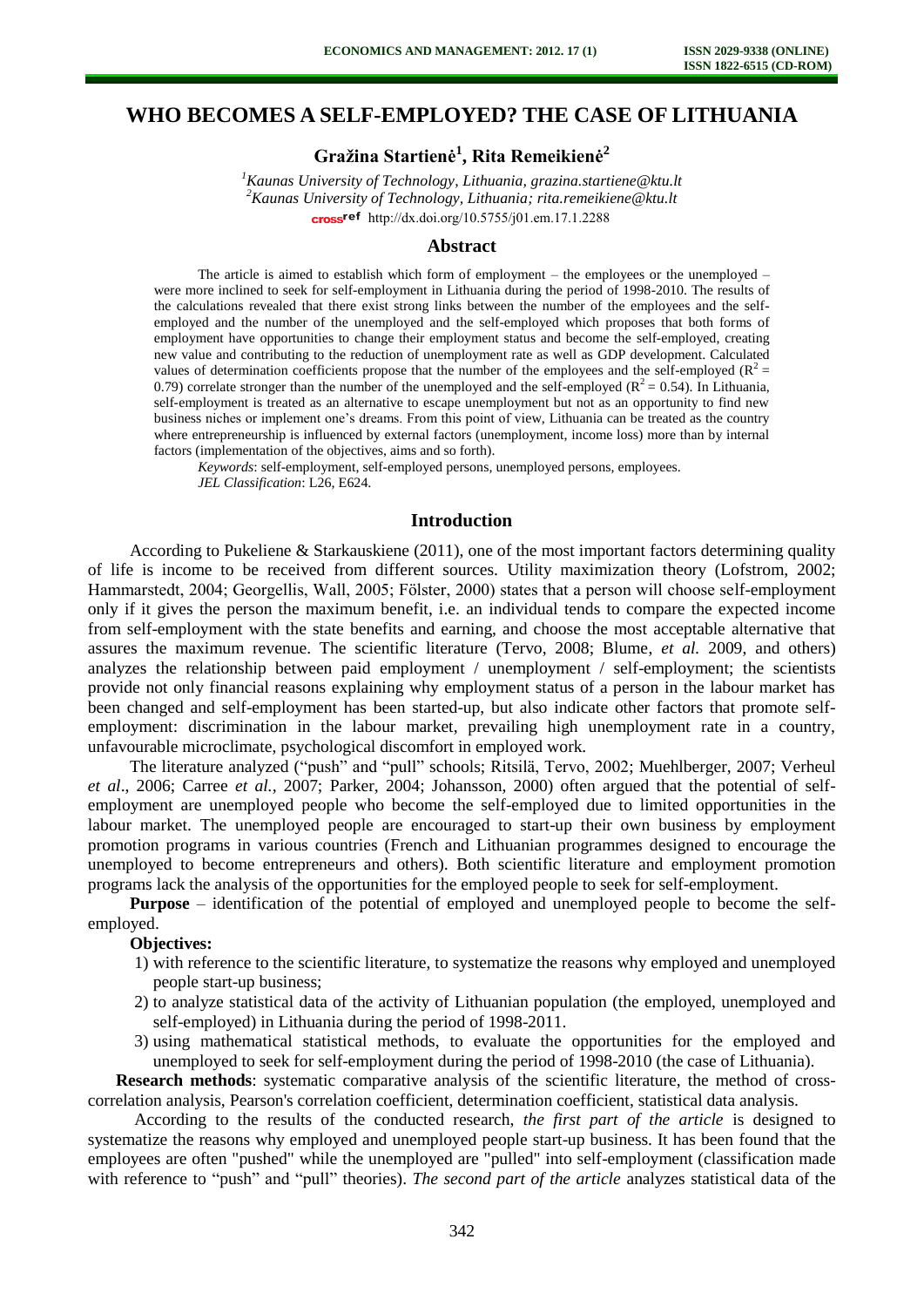activity of Lithuanian population (the unemployed, employees and self-employed) during the period of 1998- 2011. *The third part of the article* is designed for the empirical study that, using Pearson correlation, determination coefficient and cross-correlation techniques, helps to determine representatives of which form of employment (the unemployed or the employees) have greater opportunities and potential to become the self-employed.

*Keywords*: self-employment, self-employed people, unemployed people, employees. *JEL Classification:* L26, E624.

### **What reasons encourage to seek for self-employment?**

Motivation towards self-employment is highly multidimensional. The analysis of the scientific literature has revealed that there are many different reasons encouraging a person to start self-employment. Some scientists (Dawson, Henley, Latreille, 2009; Hessels, Gelderen, Thurik, 2008; Binder, Coad, 2012) are inclined to classify the reasons of self-employment start-up into the following categories: self-employment out of necessity or necessity motives, self-employment out of the opportunity, lifestyle decision or independence motive and occupational choice. Other authors (Jacobs, 2007; Muehlberger, 2007; Carree *et al.* 2007; Parker, 2004; Georgellis, Sessions, Tsitsianis, 2005 and others) base the aspiration of a person to become self-employed on economic (mainly pursuit of financial gain) and social – psychological (lack of favourable microclimate, discrimination in the labour market and so forth) factors of self-employment. Another group of scientists (Thurik *et al*., 2008; Cassar, 2007) are inclined to classify the reasons of selfemployment start-up into the forces of "push" and "pull". Although there are numerous scientific studies to analyse the reasons of self-employment start-up, unfortunately, there still is a lack of the research to reveal the reasons of self-employment according to particular status of an individual in the labour market, i.e. what reasons determine an unemployed person or an employee<sup>1</sup> to act independently in the labour market by starting-up his own business. The analysis of the results of different research enabled to systematize the reasons for self-employment when it is started-up by the unemployed and the employee (see Table 1).

| <b>Author</b>                                                                                                           | <b>Start-up by the</b><br>unemployed                                                                               | <b>Author</b>                                                                       | <b>Start-up by the employee</b>                                                                                                                                                                 |
|-------------------------------------------------------------------------------------------------------------------------|--------------------------------------------------------------------------------------------------------------------|-------------------------------------------------------------------------------------|-------------------------------------------------------------------------------------------------------------------------------------------------------------------------------------------------|
| Hammarstedt, 2009<br>Clark, Drinkwater,<br>2010; Ritsilä, Tervo,                                                        | Obstacles in the<br>$\sim$<br>labour market<br>searching for a paid                                                | Shane, Locke, & Collins,<br>2003; Evans and<br>Jovanovic, 1989; Evans               | Autonomy;<br>$\overline{\phantom{a}}$<br>Personal profit;<br>Familial wealth.                                                                                                                   |
| 2002, Muehlberger,<br>2007, Verheul and et.<br>al., 2006; Carree and<br>et. al., 2007; Parker,<br>2004; Johansson, 2000 | work:<br>Discrimination;<br>- Loss of income.                                                                      | and Leighton, 1989;<br>Dunn and Holtz-<br>Eakin, 2000; Benz and<br>Frey, 2004, 2008 |                                                                                                                                                                                                 |
| Andersson, Wadensjö,<br>2007; Caliendo,<br>Kritikos, 2010;<br>Berzinskiene,<br>Juozaitiene, 2011                        | Subsidies for<br>$\sim$<br>business start-up<br>(e.g. start-up subsidy,<br>bridging allowance<br>in West Germany). | Cassar, 2007; Elfenbein<br>et. al., 2010; Binder,<br>Coad, 2012                     | Recognition of opportunities;<br>$\overline{\phantom{a}}$<br>Work in a micro-enterprise;<br>$\overline{\phantom{a}}$<br>Work in the environment which<br>$\sim$<br>encourages entrepreneurship. |
| Caliendo, Kritikos,<br>2009                                                                                             | Advice/incentives<br>$\sim$<br>by the unemployed<br>who have become<br>self-employed.                              | Uusitalo, 2001                                                                      | Psychological factors (optimism,<br>$\overline{\phantom{a}}$<br>sense of happiness).                                                                                                            |
|                                                                                                                         |                                                                                                                    | Milán and etc., 2011;<br>Kawaguchi, 2008                                            | Dissatisfaction with the<br>÷.<br>employment conditions, seeking<br>for flexibility and independence.                                                                                           |
|                                                                                                                         |                                                                                                                    | <b>Blanchflower</b> and<br>Oswald, 1998                                             | Non-pecuniary benefit<br>$\overline{\phantom{a}}$<br>from being their own<br>boss.                                                                                                              |

|  |  |  | Table 1. The reasons for self-employment start-up by the employment status |
|--|--|--|----------------------------------------------------------------------------|
|--|--|--|----------------------------------------------------------------------------|

l

 $1$  The unemployed and the employees – the main activity forms (The Lithuanian Department of Statistics "Work force, employment and unemployment '2010")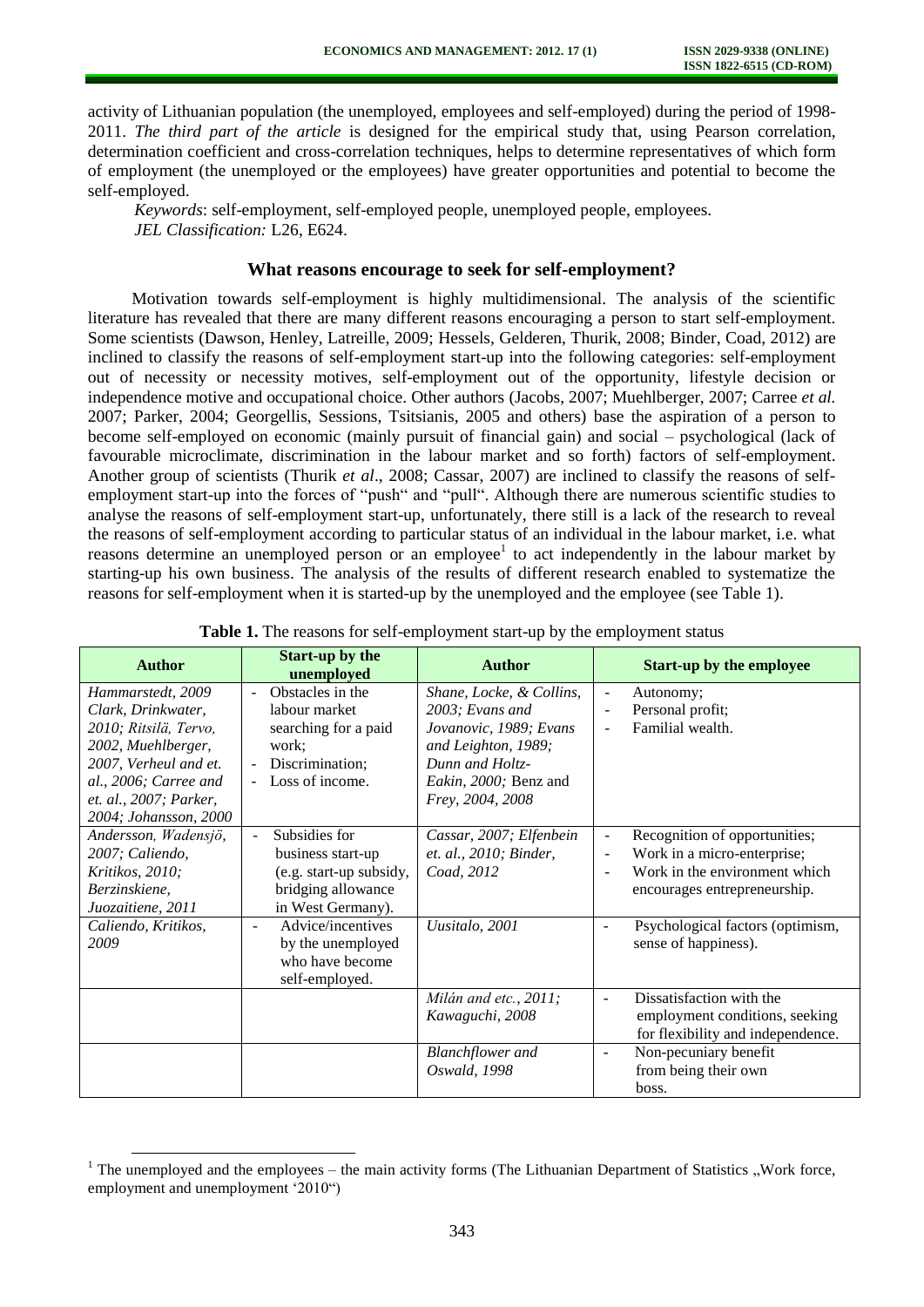According to Ashcroft *et al.* (2009), it should be noted that the "movement from unemployment to self-employment is in principle conceptually different compared with the movement from paid employment to self employment". With reference to the scientific literature, it can be concluded that the unemployed mainly choose self-employment because of the reduced opportunities in the labour market, i.e. selfemployment is often the only solution for the unemployed, especially immigrants or women, to earn a livelihood and not to lose qualification skills when the rate of unemployment in the country is high. The scientific literature often refers to such choice as the "push" effect or forced self-employment because a person is forced to become self-employed by external factors while employee's decision to seek for selfemployment is based on absolutely different factors - "pull" forces (wish to achieve one's objectives, familial wealth, seeking for autonomy and others), which is referred to as classic self-employment.

#### **Analysis of the activity of Lithuanian population during the period of 1998-2011**

During the period of  $1998-2011^2$ , the employees made the biggest part of all active population while the unemployed and the self-employed without employees made slightly smaller proportion. The employers made the smallest part of all active population (see Fig. 1). With the start of the economic decline, the number of the unemployed increased by 2.63 times, the number of the employees and the employers decreased by 0.9 times, and the number of the self-employed decreased by 0.8 times, comparing the data of 2011 and 2008.



**Figure 1.** The structure of population activity *Source:* The Lithuanian Department of Statistics (further – LDS), Eurostat

With reference to the data of LDS, Eurostat, the features of the self-employed, employees and unemployed are characterised by such main economic and demographic factors as business sector, divided by the sectors of economic activities, gender, age and education.

The analysis of the employment structure (see Figures 2-4) by the sectors of economic activity during the period of 1998-2011 revealed that the distribution of the employees in the sectors of manufacturing, construction (C- $F<sup>3</sup>$  business sectors), trade, accommodation service and others (G-K business sectors) as well as the sectors of public management, real estate, education and others (L-Q business sectors) is similar. The number of the unemployed is highest in C-F and G-K business sectors. The number of the employees and the unemployed is lowest in agriculture, forestry, fishery, mining and quarrying sectors (A-B business sectors).

 $\overline{a}$ 

 $2$ <sup>2</sup> The data of 2011 has been presented for I-III quarters (with reference to LDS).

<sup>&</sup>lt;sup>3</sup> A-B – agriculture, forestry, fishery, mining and quarrying; C-F – manufacturing, electicity, gas, steam supply, water supply, wastewater treatment, waste management, construction; G-K – wholesale and retail, transport and storage, accommodation and catering services, information and communication, financial and insurance activities; L-Q – operations with real estate, professional, scientific and technical activities, admistration and maintenance, public management and defence, compulsory social insurance, education, health care and social work. Since 2008, R-T sectors have been added: R- arts, entertainment and recreation, S- other maintenance sercives, T- households with employed workers. These newly added sectors have been summarized with L-Q.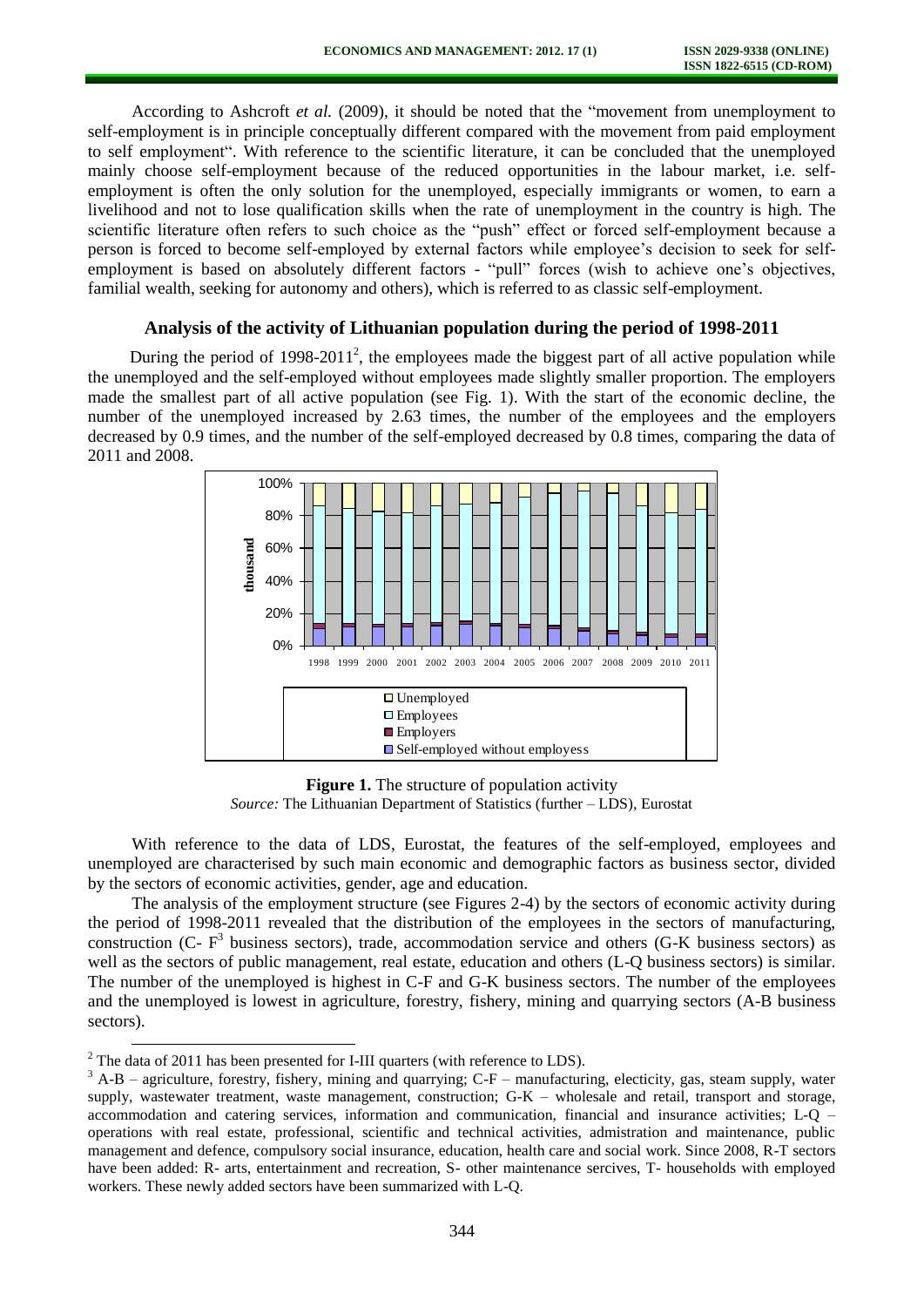

**Figure 2.** Division of the employees by the sectors of economic activity



**Figure 3.** Division of the unemployed by the sectors of economic activity *Source:* LDS

*Source:* LDS

Comparing the division of the self-employed, employees and unemployed by business sectors, it can be seen that agriculture had the highest level of the self-employed, which sharply went down during the period of economic recovery. The self-employed in sectors G-K take the second place by the sectors of economic activity. It can be noticed that the level of self-employment increased in sectors C-F, i.e. construction, manufacturing, electricity supply and others from 2003 to 2009. Possible reasons for this increase are increased consumption, massive purchase of real estate and so forth. Contrary to high level of self-employment in the sectors of real estate, professional, scientific activities and administration, the number of the self-employed was rather small in the sector of public management during the period of 1998- 2008, and the statistical data shows no self-employed people in sectors L-Q during the period of 2009-2010.



**Figure 4.** Distribution of the self-employed by the sectors of economic activity *Source:* Eurostat

Comparing the employees and the unemployed by the data of gender distribution, it can be seen that during the period of 1998-2011, on average women made 41 000 employees more than men, and men made 24 000 thousand unemployed more than women. Comparing the data of gender distribution of the selfemployed, it can be seen that percentage has hardly changed during the analysed period, i.e. self-employed men have dominated, but the number of the self-employed men is only by 10 per cent higher than the number of the self-employed women.

An interesting fact has been revealed that the number of the self-employed people of older age (65 and older) was higher than the number of the employees of the same age during the period of 1998-2000. This confirms the results of the theoretical research, with reference to which older age of a person is not an obstacle to start-up and develop self-employment. The data of 1998-2010 showed that young people made the highest number of the unemployed and the lowest number of the self-employed in comparison with other age groups. Eurostat provides no data about the number of self-employed young people in 2006 and 2008- 2010.

Education is other important demographical factor of self-employment. Comparing the data of 1998 and 2011, people with secondary and higher education made the highest number (about 30 per cent) of the self-employed. People with pre-primary, primary and lower than secondary education made smaller part of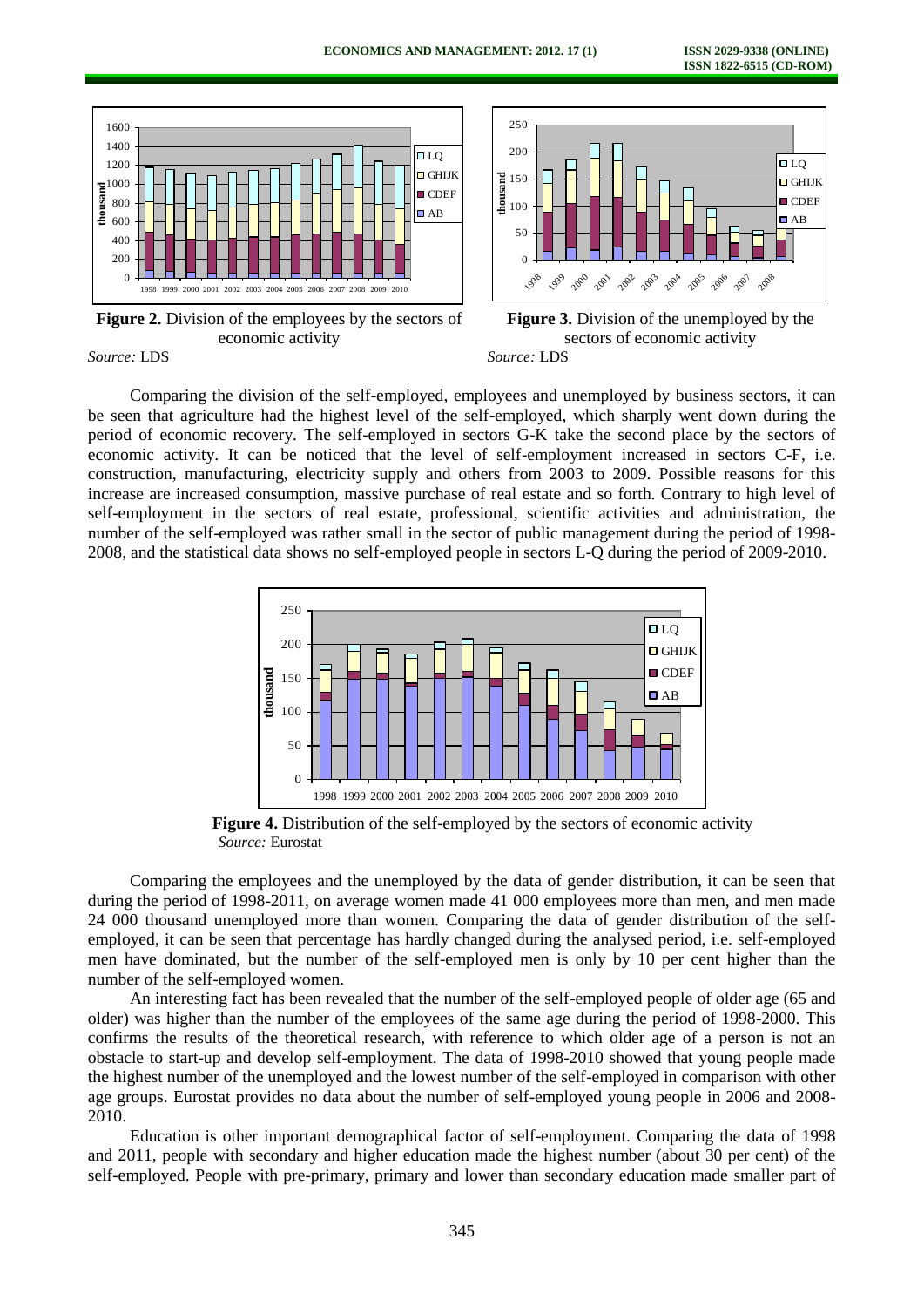the self-employed, and the number of these people decreased by 85.3 per cent from 2003 to 2011. However, the number of the self-employed people with second stage of tertiary education grew by 19.3 per cent at the same period. In 2001, people with secondary education and first stage of tertiary education made the biggest part (61 per cent) of the employees; people with second stage of tertiary education made 32 per cent and people with pre-primary, primary and lower than secondary education made the smallest part (7 per cent) of the employees. From 2001 to 2010, the number of the employees with second stage of tertiary education increased by 30 per cent, the number of the employees with pre-primary, primary and lower than secondary education decreased by 43 per cent. In 1998, 9 per cent of all employees had pre-primary, primary and lower than secondary education, and in 2010 this number was 4 per cent. The smallest part of the unemployed had completed second stage of tertiary education (this part was 0.7 times lower than the number of the selfemployed with second stage of tertiary education) and pre-primary, primary and lower than secondary education.

Summarising the statistics of Lithuanian employment, unemployment and the data of the determining economic/demographic factors, the following conclusions can be made:

- construction, manufacturing, trade, education, health care, i.e. business sectors C-F, G-K and L-Q have the biggest number of the employees. Possible explanation to this is that sector L-Q is dominated by state-owned enterprises, and sector C-F – by large and medium-sized enterprises that employ the biggest number of the employees. If the level of unemployment/economic raise in the country is high, then the number of the unemployed in the sectors mentioned above (except sector L-Q) increases/decreases. Evaluating distribution of the self-employed people by the sectors of economic activity, it can be seen that trade and agriculture are the most attractive sectors for self-employment;
- gender differences in the sphere of employment are obvious: women make the biggest part of the employees while men make the biggest part of the self-employed. The number of the unemployed men is slightly lower than that of the unemployed women;
- the highest level of unemployment and lowest level of self-employment was recorded among young people. During the periods of 1998-2002 and 2009-2010, i.e. the stages of economic recession, more people from the age group of 25-49 were unemployed while during the period of economic recovery/raise from 2003-2008, more people from this age group were self-employed. In the age group of 50-64, the self-employed made 16 000 people more than the unemployed during the period of 1998-2008. Unfortunately, in 2009 and 2010, the number of the unemployed in this age group was higher than that of the self-employed.
- education has the influence on the level of employment in the country: people with second and first stages of tertiary education and secondary education have more opportunities in the labour market for becoming both the employees and the self-employed (the level of unemployment among people with second stage of tertiary education is lowest).

## **Estimation of the strength of the correlation between self-employment level and the number of the employees and the unemployed**

Strength of the linear relationship between variables is usually estimated using *Pearson* correlation coefficient (Čekanavičius, Murauskas, 2004; Kruopis, 1993; Moore, 2000) which, contrary to other correlation coefficients (Spearman, Kendall Tau-a, Kendall Tau-b, Kendall Tau-c and others), enables estimation of maximum amount of information. In order to assess whether it is expedient to estimate the links of different forms of employment with self-employment, it was primarily verified if there exists any correlation between the number of the unemployed/employees and the number of the self-employed considering the statistical data of the period 1998-2010. Normality condition was met (value  $p<0.05$ ) after verification of the normality hypotheses

The calculations carried out using the method of Pearson correlation showed the following results of the correlation between the number of the unemployed/employees and the number of the self-employed (see lag values of current years (0) in bold, Table 2):

- there is strong negative correlation ( $r_{\text{emploves}} = -0.89$ ) between the number of the employees and the number of the self-employed;
- there is strong positive correlation ( $r_{\text{unemployed}} = 0.74$ ) between the number of the unemployed and the number of the self-employed.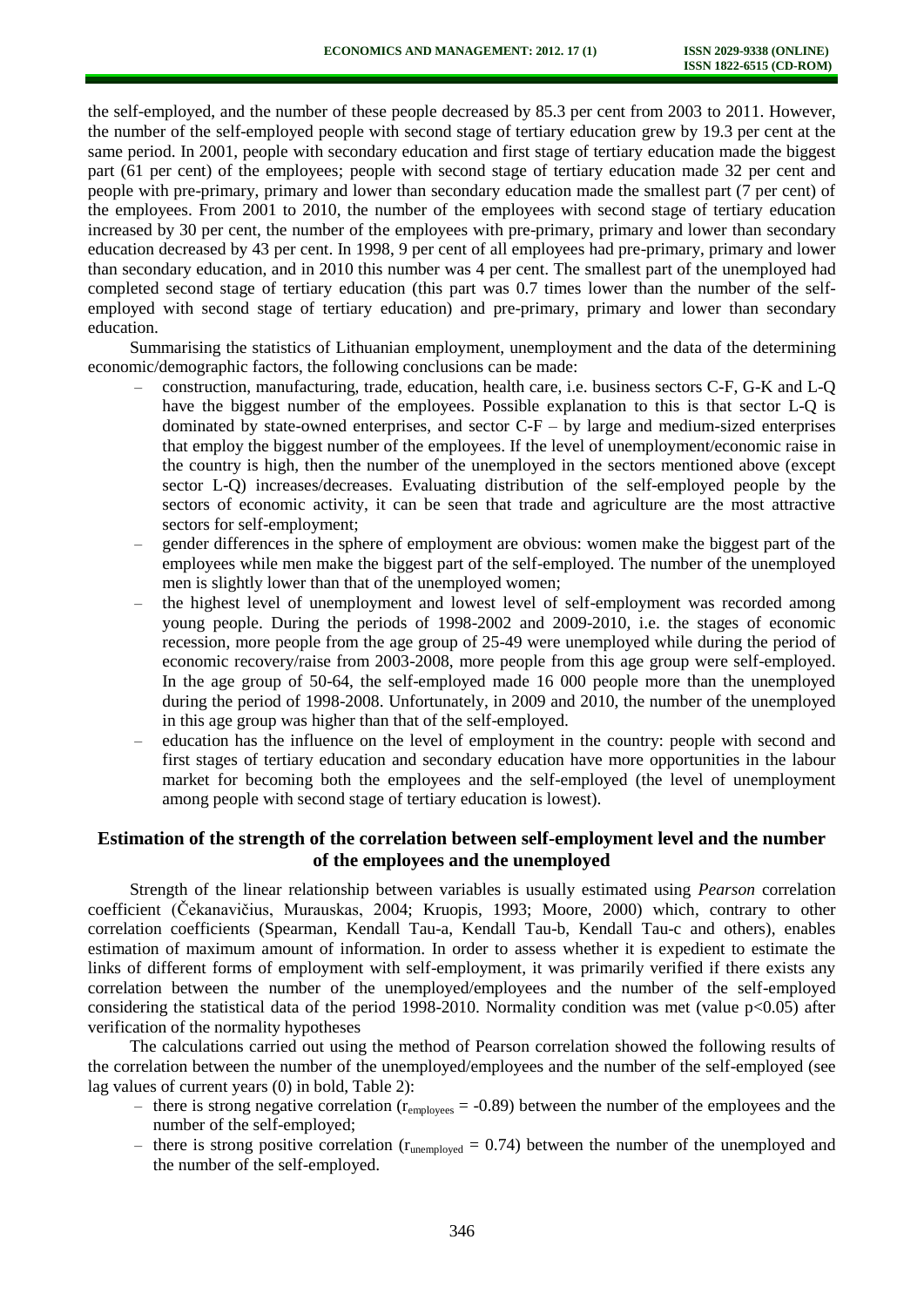Strong negative correlation between the number of the employees and the number of the selfemployed (the number of the self-employed decreases when the number of the employees increases) proposes that the results of the empirical research do not confirm the theoretical motives of self-employment choice made by the employees (wish to achieve one's objectives, familial wealth and others). With reference to the calculation results, self-employment in Lithuania is an alternative in case of unemployment. This presumption is based with strong positive correlation between the number of the unemployed and the number of the self-employed, i.e. when the rate of unemployment increases and there are fewer opportunities to find employment, the level of self-employment in the country increases. From this point of view, Lithuania can be treated as a country where entrepreneurship is influenced by external factors (unemployment, income loss) more than by internal personal factors (implementation of objectives, dreams and so forth).

Further analysis included the research of the correlation between the demographical characteristics of the self-employed and the unemployed (Startiene, Remeikiene, 2009) regarding gender, different age intervals (the choice of the age intervals was determined by the Eurostat data classification principles), economic activities and education.

Calculations of cross-correlation coefficient revealed strong interdependence between the selfemployed and the unemployed people which proposes that:

- there exists a link between the unemployed and the self-employed people of different age groups, but the biggest correlation has been estimated in the age group of 25-49 because the unemployed belonging to this age group are the most inclined to start-up self-employment (they have accumulated enough experience, capital, knowledge);
- medium strong positive correlation (r<sub>unemployed with pre-primary, primary and lower than secondary education</sub>= 0.76), estimated between the number of the unemployed with pre-primary, primary and lower than secondary education and the number of the self-employed proposes that the unemployed with preprimary, primary and lower than secondary education can look for the ways to escape unemployment more intensively than the unemployed with secondary/first stage tertiary or second stage tertiary education and become the self-employed;
- stronger correlation between the number of the unemployed women and the number of the selfemployed women  $(r_{unemployed women} = 0.76)$  than between the number of the unemployed men and the number of the self-employed men ( $r_{unemployed men} = 0.65$ ) proposes that the unemployed women are more inclined to become self-employed than the unemployed men;
- the number of the self-employed in such business sectors as agriculture, manufacturing, construction and others has strong correlation with the number of the unemployed in these sectors.

Foreign scientists (Golpe, Stel, 2007; Thurik, Verheul, 2002; Baptista, Thurik, 2007 and others) state that looking for correlation links between the factors determining entrepreneurship (in this case – selfemployment), it is recommendable to consider a long time shift because even if a person has made a decision to become self-employed, self-employment start-up or development can take several years. With reference to scientists' recommendations, the method of cross-correlation was used to calculate correlation coefficient  $r_k$ (Box, Tiao, 1975). Considering the four years<sup>14</sup> time shift, the interdependence between the number of the self-employed and the number of the unemployed has been estimated regarding gender, age, business sector and education during the period of 1998-2010.

Table 2 shows only the results which are statistically important, i.e. which correlate with the probability of 95 per cent.

l

<sup>&</sup>lt;sup>4</sup> Year zero or current year means that during the period of 1998-2010 the values of x were compared with the corresponding values of y, i.e. how the number of the unemployed could affect the level of self-employment during current year. "+1" means time shift one year ago, when the values of x during the period 1998-2009 were compared with the values of y during the period 1999-2010, i.e. how variation of the number of the unemployed previous year could affect variation of the level of unemployment the next year. "+2" means time shift two years ago, when the values of x during the period 1998-2008 were compared with the values of y during the period 2000-2010, i.e. how variation of the number of the unemployed aged from 25-49 two years ago could affect variation of the level of unemployment subsequent years and so on. "-1" means time shift one year forward, i.e. the values of y during the period of 1998-2009 were compared with the values of x during the period 1999-2010.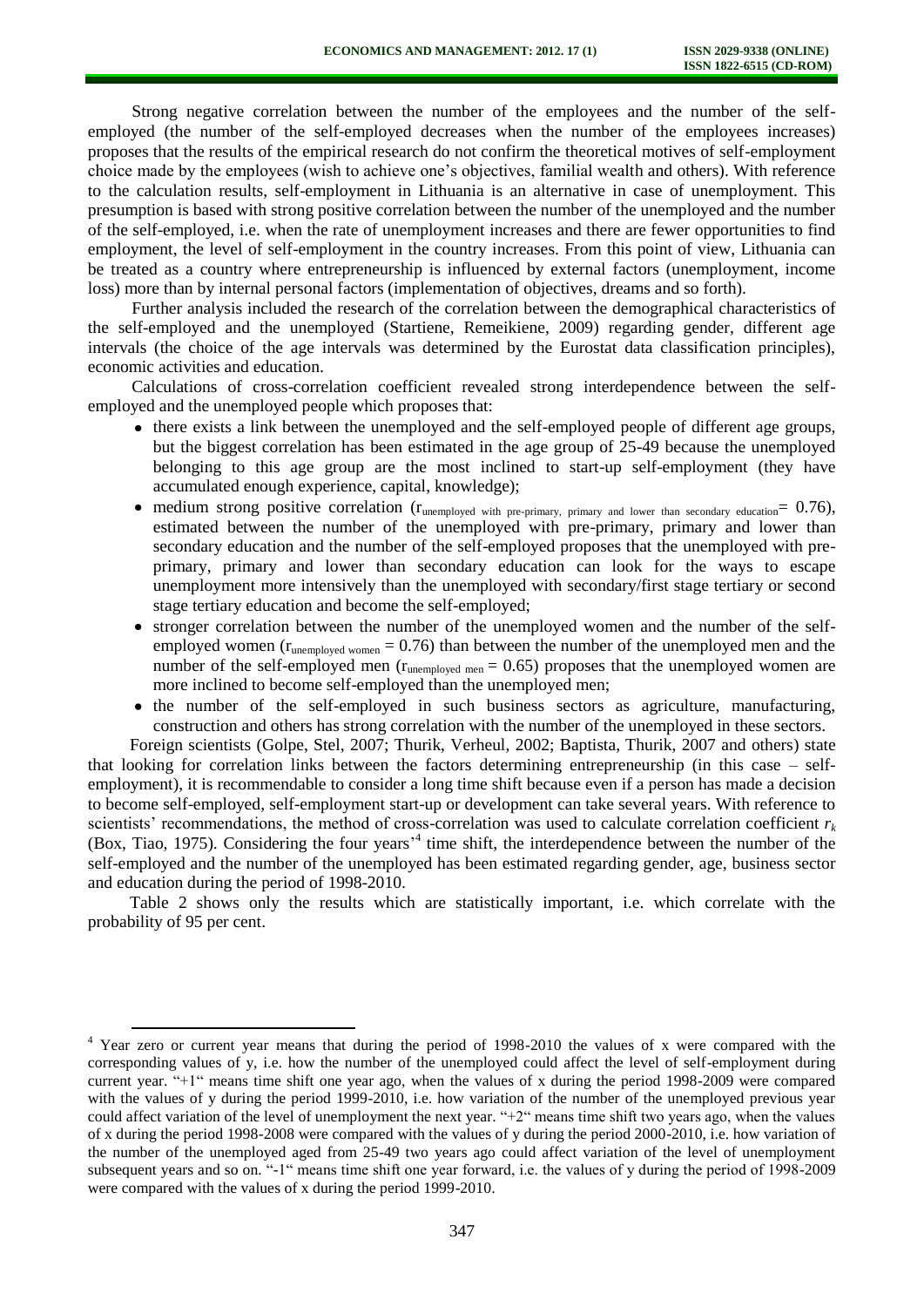|                         | $\mathbf{u}$ nchipio $\mathbf{v}$           |                                              |                 |  |  |  |  |
|-------------------------|---------------------------------------------|----------------------------------------------|-----------------|--|--|--|--|
| Lag                     | Dependent variable (y), thousands           | Independent variable $(x)$ , thousands       | <b>Correlat</b> |  |  |  |  |
| value                   |                                             |                                              | ion             |  |  |  |  |
| $\boldsymbol{0}$        | The self-employed                           | The employees                                | $-0,88969$      |  |  |  |  |
| $\bf{0}$                | The self-employed                           | The unemployed                               | 0,73751         |  |  |  |  |
| $\mathbf{1}$            | The self-employed                           | The unemployed                               | 0,82401         |  |  |  |  |
| $\overline{c}$          | The self-employed                           | The unemployed                               | 0,68296         |  |  |  |  |
| $\,1$                   | The self employed of the age 15-24          | The unemployed of the age 15-24              | 0,64640         |  |  |  |  |
| $\bf{0}$                | The self employed of the age 15-24          | The unemployed of the age 15-24              | 0,65117         |  |  |  |  |
| $\bf{0}$                | The self-employed of the age 25-49          | The unemployed of the age 25-49              | 0,76579         |  |  |  |  |
| $\,1\,$                 | The self-employed of the age 25-49          | The unemployed of the age 25-49              | 0,83501         |  |  |  |  |
| $\overline{c}$          | The self-employed of the age 25-49          | The unemployed of the age 25-49              | 0,68292         |  |  |  |  |
| $\bf{0}$                | The self-employed of the age 50-64          | The unemployed of the age 50-64              | 0,77247         |  |  |  |  |
| $\mathbf{1}$            | The self-employed of the age 50-64          | The unemployed of the age 50-64              | 0,81442         |  |  |  |  |
| $\overline{4}$          | The self-employed of the age 65 and older   | The unemployed of the age 65 and older       | 0,70652         |  |  |  |  |
| $\overline{\mathbf{3}}$ | The self-employed of the age 65 and older   | The unemployed of the age 65 and older       | 0,81697         |  |  |  |  |
| $\overline{\mathbf{0}}$ | The self-employed women                     | The unemployed women                         | 0,78401         |  |  |  |  |
| $\,1\,$                 | The self-employed women                     | The unemployed women                         | 0,80460         |  |  |  |  |
| $\overline{c}$          | The self-employed women                     | The unemployed women                         | 0,61682         |  |  |  |  |
| $\bf{0}$                | The self-employed men                       | The unemployed men                           | 0,65513         |  |  |  |  |
| $\,1\,$                 | The self-employed men                       | The unemployed men                           | 0,79709         |  |  |  |  |
| $\overline{c}$          | The self-employed men                       | The unemployed men                           | 0,69478         |  |  |  |  |
| $\bf{0}$                | The self-employed with pre-primary, primary | The unemployed with pre-primary, primary and | 0,76958         |  |  |  |  |
|                         | and lower than secondary education          | lower education                              |                 |  |  |  |  |
| $\mathbf{1}$            | The self-employed with pre-primary, primary | The unemployed with pre-primary, primary and | 0,82407         |  |  |  |  |
|                         | and lower than secondary education          | lower education                              |                 |  |  |  |  |
| $\overline{2}$          | The self-employed with pre-primary, primary | The unemployed with pre-primary, primary and | 0,67336         |  |  |  |  |
|                         | and lower than secondary education          | lower education                              |                 |  |  |  |  |
| $-4$                    | The self-employed with secondary and higher | The unemployed with secondary and higher     | $-0,62247$      |  |  |  |  |
|                         | education                                   | education                                    |                 |  |  |  |  |
| $-3$                    | The self-employed with secondary and higher | The unemployed with secondary and higher     | $-0,67272$      |  |  |  |  |
|                         | education                                   | education                                    |                 |  |  |  |  |
| $\overline{2}$          | The self-employed with secondary and higher | The unemployed with secondary and higher     | 0,61779         |  |  |  |  |
|                         | education                                   | education                                    |                 |  |  |  |  |
| $\boldsymbol{0}$        | The self-employment in business sectors A-B | The unemployment in business sectors A-B     | $-0,82467$      |  |  |  |  |
| $\mathbf{1}$            | The self-employment in business sectors A-B | The unemployment in business sectors A-B     | 0,84444         |  |  |  |  |
| $\overline{2}$          | The self-employment in business sectors A-B | The unemployment in business sectors A-B     | 0,63259         |  |  |  |  |
| $\bf{0}$                | The self-employment in business sectors C-F | The unemployment in business sectors C-F     | $-0,81717$      |  |  |  |  |

**Table 2.** Cross-correlation coefficients between the number of the self-employed and the number of the unemployed

Summarizing the results obtained using calculation methods of Pearson correlation, cross-correlation and determination coefficient, the following conclusions can be made:

- 1) the results of the calculations showed that both the employees and the unemployed have opportunities to start-up self-employment. It has been established that in the case of Lithuania, the employees and the unemployed choose self-employment because of the same reasons which are theoretically referred to as self-employment out of necessity, but not self-employment out of the opportunity in the labour market;
- 2) the fact that both the employees and the unemployed are inclined to become self-employed due to high rate of unemployment and the necessity to earn a livelihood, has limited the sample of the research, so it included only the analysis of the correlation between the unemployed and the selfemployed;
	- the unemployed women ( $r_{\text{unemployed women}} = 0.78$ ;  $R^2 = 0.615$ ) have higher potential to start-up self-employment than the unemployed men  $(r_{\text{unemployed men}} = 0.655; R^2 = 0.43)$ . Possible reasons: greater discrimination of women in the labour market, more flexible working hours, bigger responsibility for childcare;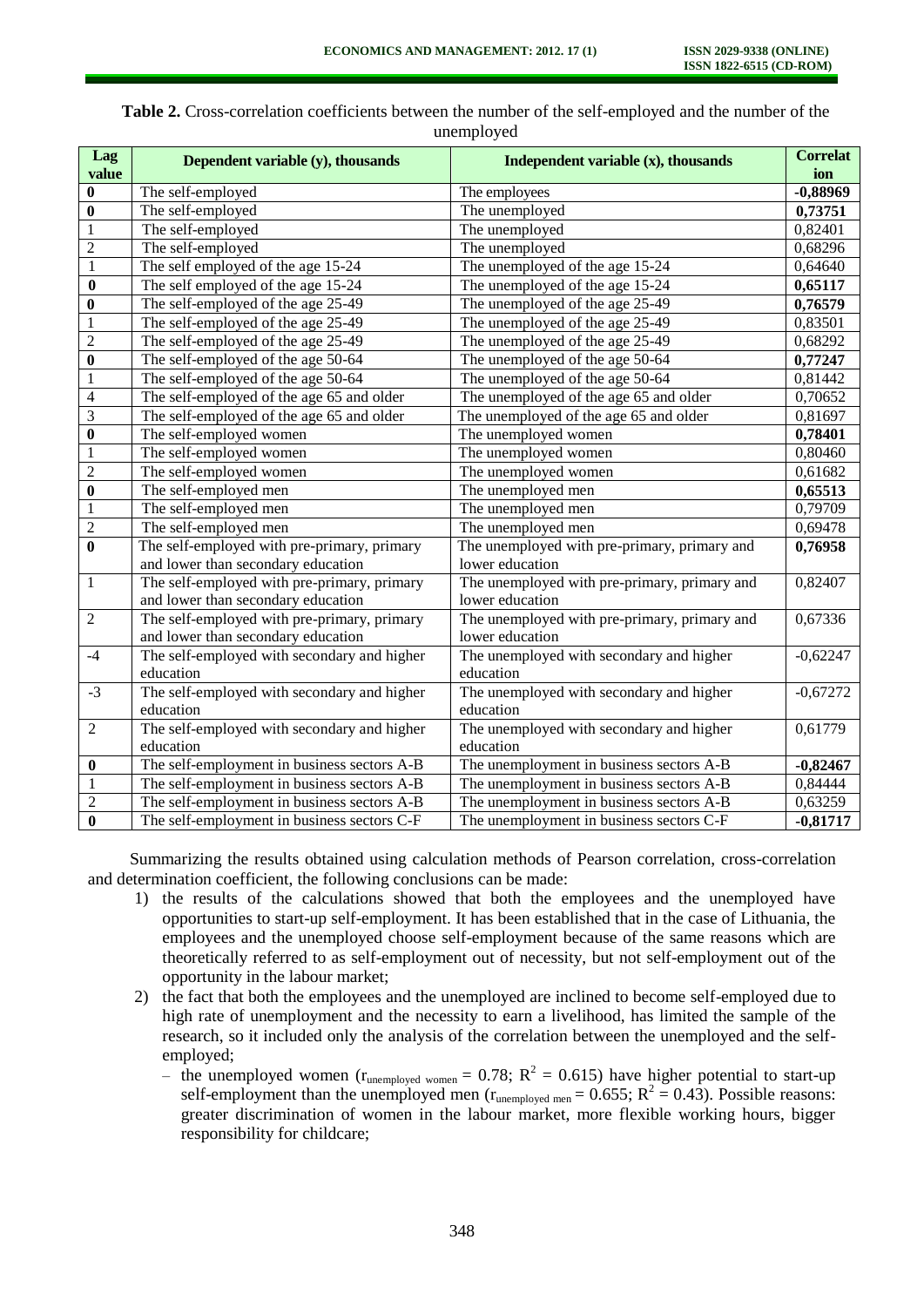- the unemployed with pre-primary, primary or lower than secondary education are more inclined to self-employment than that with higher education (runemployed with pre-primary, primary or lower than secondary education  $= 0.77$ );
- age range of the unemployed seeking for self-employment is quite wide, i.e. it includes the unemployed aged from 15 to 65 years and older;
- the calculations confirmed the statistical data that the biggest number of the self-employed work in business sectors A-B:  $r_k$  unemployed = -0.82, during current year,  $r_k$  unemployed = 0.84, with time shift of 1 year,  $r_k$  unemployed = 0.63, with time shift of 2 years. It can be concluded that an unemployed person seeking to establish himself as a self-employed in agricultural sector takes several years to embody his ideas.

#### **Conclusions**

Summarizing, the following conclusions can be made:

- 1) The theoretical research revealed that people attributed to different forms of employment are motivated to start-up self-employment by different reasons. "Push" forces such as income loss, discrimination, obstacles in the labour market, subsidies for business start-up motivate the unemployed to try to start-up self-employment while "pull" forces such as personal profit, familial wealth, autonomy, sense of happiness, recognition of opportunities motivate the employees to try themselves in "the sphere where they could experience the greatest satisfaction".
- 2) The analysis of the statistical data in Lithuania during the period of 1998-2011 showed that the employees take the biggest part in the structure of population activity; the second place is occupied by the unemployed and the number of the self-employed is the smallest. It was established that the employees are most inclined to work in such business sectors as construction, manufacturing, trade, education and health care while the self-employed choose work in agriculture and trade sectors. Gender, education and age also have influence on personal decision to choose self-employment. The analysis of the data revealed that people with secondary or first and second stage of tertiary education aged from 25 to 64 are potential work force for both hired work and self-employment. The highest unemployment prevails among the youth and the people with pre-primary, primary or lower education and it is more often recorded among men than among women.
- 3) Mathematical statistical methods of the analysis helped to reveal that self-employment in Lithuania is related to the opportunity to escape unemployment, i.e. people become self-employed only in order to earn a livelihood. Lithuania can be treated as the country where entrepreneurship is influenced by external factors (unemployment, income loss) more than by internal factors (objectives, implementation of dreams). The research revealed that the main demographical characteristics of the unemployed seeking to become the self-employed are as follows: by age range – the unemployed of the age 15-64, by education – the unemployed with pre-primary, primary and lower education, by gender – the unemployed women (the unemployed men have fewer possibilities), by business sector – sectors A-B.

#### **References**

- 1. Andersson P. & Wadensjö E. (2007). Do the unemployed become successful entrepreneurs? 27, 7, 604-626.
- 2. Ashcroft B., Holden D., Low K. (2009). Entrepreneurial interest, vision and self-employment choice decision in UK regions. Regional Studies, 43, 8, 1075-1090.
- 3. Baptista R., Thurik R. (2007). The relationship between entrepreneurship and unemployment: Is Portugal an outlier? Technological Forecasting&Social Change, vol. 74, no. 1, 75-89.
- 4. Benz M. and Frey B. (2004). Being independent raises happiness at work. Swedish Economic Policy Review, 11, 2, 95-134.
- 5. Benz M. and Frey B. (2008). Being independent is a great thing subjective evaluations of self-employment and hierarchy. Economica, 75, 298, 362-383.
- 6. Berzinskiene D., Juozaitiene L. (2011). Impact of Labour Market Measures on Unemployment. *Inzinerine Ekonomika-Engineering Economics*, 22(2), 186-195.
- 7. Binder M., Coad A. (2012). Life satisfaction and self-employment: a matching approach. Small Bus Econ (in press). doi: 10.1007/s11187-011-9413-9.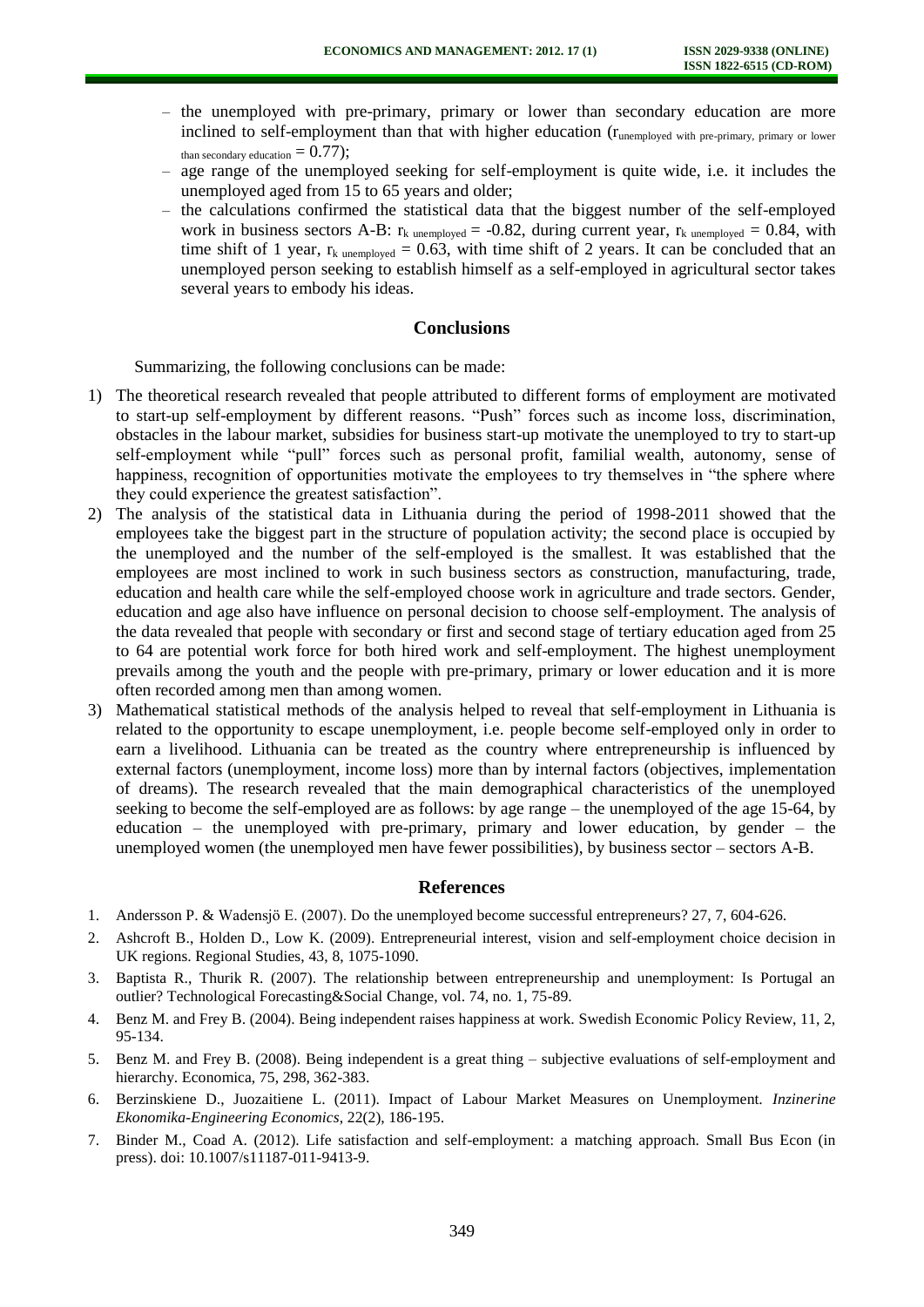- 8. Blanchflower D.G. and Oswald A. J. (1998). What makes an entrepreneur? Journal of LaborEconomics,16, 1, 26- 60.
- 9. Blume K., et. al. (2009). Labour market transitions of immigrants with emphasis on marginalization and selfemployment. J Popul Econ, 22, 881-908.
- 10. Box G. E. P., Tiao G. C. (1975). Intervention Analysis with Applications to Economic and Environmental Problems, *JASA*, 70, 70-79.
- 11. Caliendo M. & Kritikos A. (2010). Start-ups by the unemployed: characteristics, survival and direct employment effects. Small Business Economics, 35, 71-92.
- 12. Caliendo M., Kritikos A (2009). I Want to, But I Also Need to. Start-Ups Resulting from Opportunity and Necessity. Discussion Paper No. 4661, December 2009, IZA.
- 13. Carree M. A., *et. al.* (2007). Does Self-Employment reduce Unemployment? Discussion Papers on Entrepreneurship, Growth and Public Policy, 1-18.
- 14. Cassar G. (2007). Money, money, money? A longitudinal investigation of entrepreneur career reasons, growth preferences and achieved growth. Entrepreneurship and Regional Development, 19(1), 89-107.
- 15. Clark K., Drinkwater S. (2010). Patterns of ethnic self-employment in time and space: evidence from British Census microdata. Small Bus Econ 34, 323-338.
- 16. Čekanavičius V., Murauskas G. (2004). Statistika ir jos taikymai, 2 dalis. Vilnius: TEV, p. 272.
- 17. Darbo jėga, užimtumas ir nedarbas' *2010*. Lietuvos Statistikos Departamentas, ISSN 2029-3712, Vilnius.
- 18. Dawson C., Henley A., Latreille P. (2009). Why do individuals choose self-employment? *Discussion Paper*, no. 3974, 42. [interaktyvus] [žiūrėta 2009-05-09]. Prieiga per internetą: [http: / / ftp.iza.org / dp3974.pdf.](http://ftp.iza.org/dp3974.pdf)
- 19. Dunn T. & Holtz-Eakin D. (2000). Financial capital, human capital, and the transition to self-employment: Evidence from intergenerational links. Journal of Labor Economics, 18(2), 282-305.
- 20. Elfenbein D. W., Hamilton B. H., & Zenger T. R. (2010). The small firm effect and the entrepreneurial spawning of scientists and engineers. Management Science, 56(4), 659-681.
- 21. Evans D. S. & Jovanovic B. (1989). An estimated model of entrepreneurial choice under liquidity constraints. Journal of Political Economy, 97(4), 808-827.
- 22. Evans D. S. & Leighton L. S. (1989). Some empirical aspects of entrepreneurship. American Economic Review, 79(3), 519-535.
- 23. Fölster S. (2000). Do entrepreneurs create jobs? Small Business Economics, 14, 137-148.
- 24. Georgellis Y.; Wall H. (2005). Gender differences in Self-employment. International Review of Applied Economics, vol. 19, no. 3, 321-342.
- 25. Golpe A., Stel A. (2007). Self-Employment and Unemployment in Spanish Regions in the Period 1979-2001. Jena Economic Research Papers, 2007-021, 1-13.
- 26. Hammarstedt M. (2004). Self-employment among immigrants in Sweden an analysis of intragroup differences. Small Business Economics, 23, 115-126.
- 27. Hammarstedt M. (2009). Predicted earnings and the propensity for self-employment: evidence from Sweden. International Journal of Manpower, 30, 4, 349-359.
- 28. Hessels J. & Gelderen van M. & Thurik R. (2008). Drivers of entrepreneurial aspirations at the country level: the role of start-up motivations and social security. Int Entrep Manag J (2008) 4:401-417.
- 29. Jacobs G. (2007). An occupational choice model for developing countries. [interaktyvus] [žiūrėta 2008-10-22]. Prieiga per interneta: http://www.iza.org/conference\_files/worldb2007/jacobs\_g3384.pdf.
- 30. Johansson E. (2000). Determinants of self-employment duration evidence from Finnish micro-data. Essays on Economics and Business Administration, Helsinki, Ekonomi och Samhäll, 85, 30.
- 31. Kawaguchi D. (2008). Self-employment rents: Evidence from job satisfaction scores. Hitotsubashi Journal of Economics, 49(1), 35-45.
- 32. Kruopis J. (1993). Matematinė statistika. Vilnius: Mokslo enciklopedijų leidykla, p.416.
- 33. Lofstrom, M. (2002). Labor market assimilation and the self-employment decision of immigrant entrepreneurs. Journal of Population Economics, 15, 83-114.
- 34. Milán J. M., Hessels J., Thurik R., Aguado R. (2011). Determinants of job satisfaction: a European comparison of self-employed and paid employees. Small Bus Econ (in press). doi: 10.1007/s11187-011-9380-1.
- 35. Moore D. S. (2000). Statistics: Concepts and Controversies, Fifth Edition, New York: W.H. Freeman & Company.
- 36. Muehlberger U. (2007). Dependent Self-Employment. Palgrave Macmillan, 217 p.
- 37. Parker S. C. (2004). The Economics of Self-employment and Entrepreneurship. Cambridge University Press, 323 p.